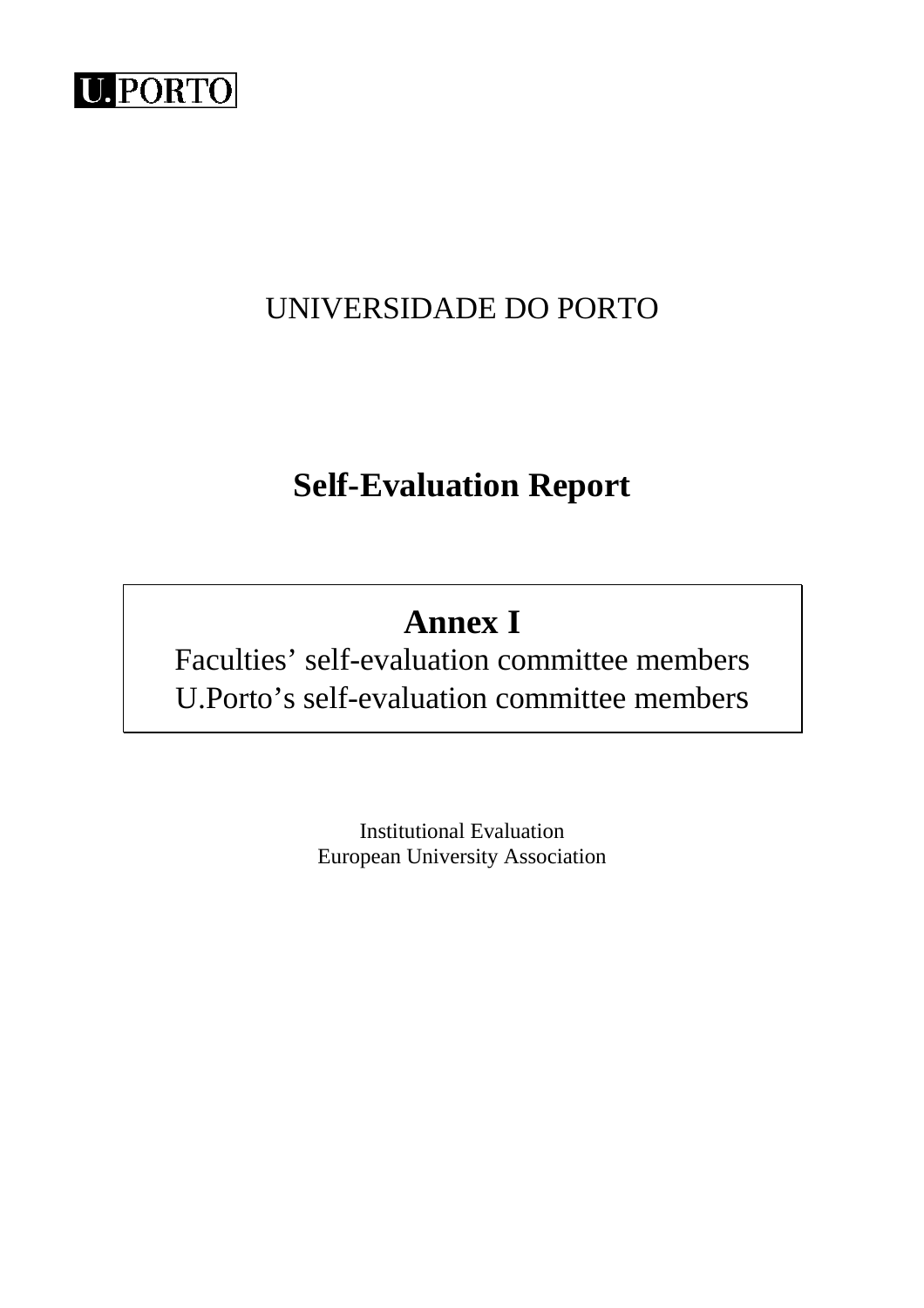#### **FACULTIES' SELF-EVALUATION COMMITTEE MEMBERS**

#### **Faculty of Architecture**

M<sup>a</sup> Teresa da Fonseca Dias da Fonseca Academic Staff (Chair) M<sup>ª</sup> Helena Morais de Albuquerque **Academic Staff** Fernando Manuel Corte Lisboa Oliveira Academic Staff António Luís Novais Madureira Academic Staff Nuno Miguel Lima Brandão Costa Architect José Pedro Teixeira Matos Non-Academic Staff Helder Filipe da Rocha Lopes Student Sofia Dias Machado Student

#### **Faculty of Fine Arts**

Heitor Alvelos Academic Staff Paulo Almeida Academic Staff Emanuel Santos Student Hélder Bento Student

#### **Faculty of Sciences**

José Alberto Nunes Ferreira Gomes<br>
M<sup>a</sup> Luísa Cochofel Calem Holzer Ferrão<br>
Academic Staff M<sup>ª</sup> Luísa Cochofel Calem Holzer Ferrão Lucinda Maria de Carvalho Lima Academic Staff Maria Teresa da Silva Santos Non-Academic Staff Tânia da Costa Martins Non-Academic Staff Álvaro Pedro Dias de Carvalho Costa Student

#### **Faculty of Nutrition and Food Science**

Pedro Afonso de Sousa Moreira Academic Staff (Chair) António Pedro Graca Academic Staff Bruno Oliveira **Academic Staff**  Marta Azevedo Academic Staff Conceição Costa Non-Academic Staff Miguel Aires da Rocha Garcês Student

#### **Faculty of Sport**

 Rui Garcia Academic Staff (Chair) José Alberto Duarte Academic Staff Júlio Garganta Academic Staff Zélia Matos **Academic Staff** Leandro Machado **Academic Staff** Joaquim Armando Pinto Ferreira Non-Academic Staff Jorge António Alves Fernandes Student

#### **Faculty of Law**

M<sup>ª</sup> Luisa Alves da Silva Neto Academic Staff (Chair) Ana Catarina Gonçalves da Rocha Academic Staff Rosa Fátima Oliveira Cardoso Non-Academic Staff Rita M<sup>ª</sup> Calejo Pinto Barroso Jorge Student Nelson Filipe Marques Nascimento Student

Lúcia Matos **Academic Staff (Chair)** Joana Cunha Non-Academic Staff Pedro Amado Non-Academic Staff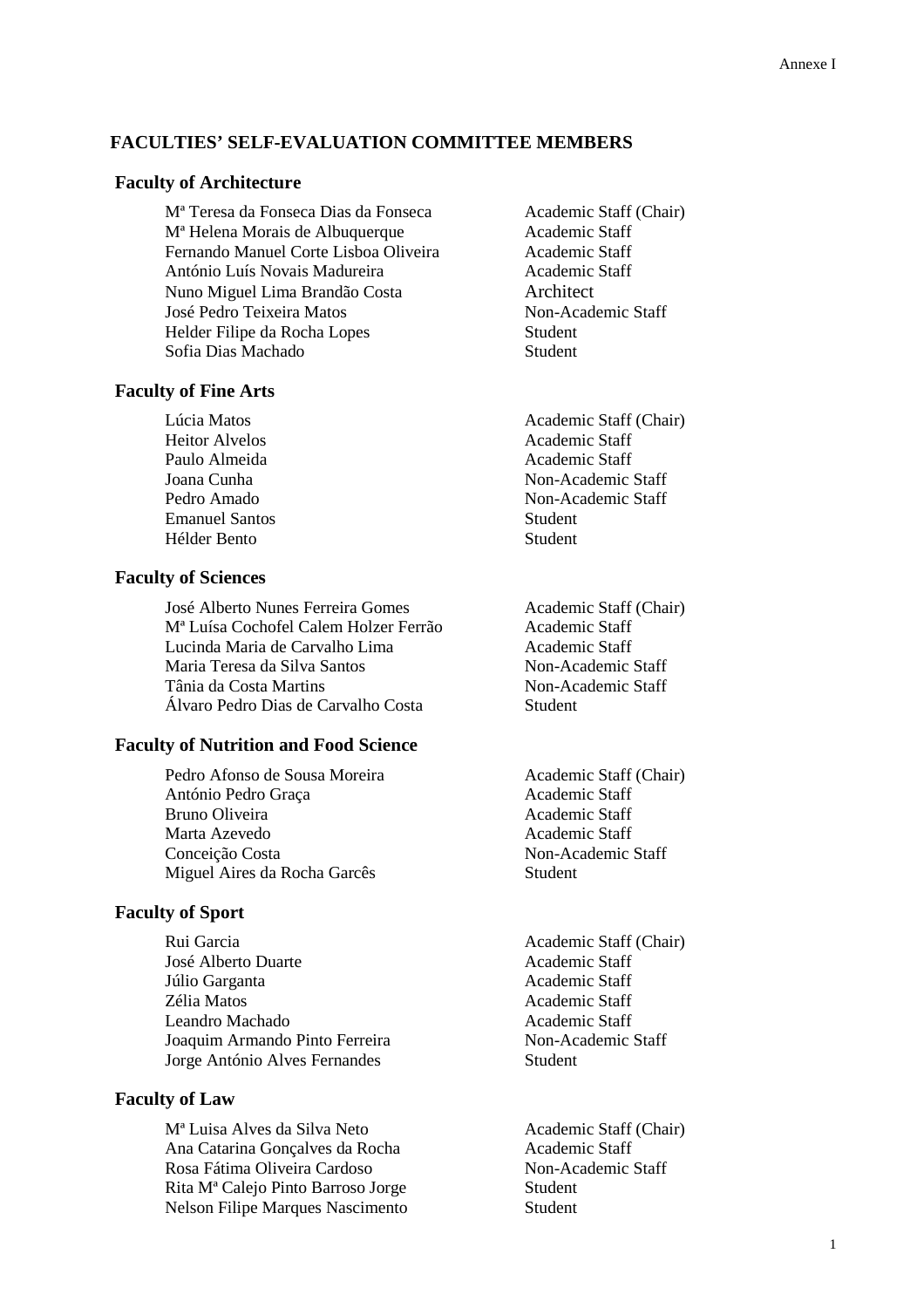#### **Faculty of Economics**

José da Silva Costa **Academic Staf (Chair)** Academic Staf (Chair) António Manuel Martins Almodovar Academic Staff Sofia Castro Gothen Academic Staff Ana Paula Dias Delgado Academic Staff José Fernando Madureira Pinto Academic Staff Jorge Fernando de Oliveira Pinheiro Non-Academic Staff Tiago Daniel Pessegueiro Santos Afonso Student

### **Faculty of Engineering**

Carlos Magalhães Oliveira Academic Staff (Chair) José António Faria **Academic Staff** Gabriel Teixeira David Academic Staff Luís Filipe Malheiros **Academic Staff** Francisco Vasques de Carvalho Academic Staff Carlos Cardoso de Oliveira Non-Academic Staff Michael Lothar Mendes Seufert Student

#### **Faculty of Pharmacy**

 José Manuel C. Neves de Sousa Lobo Academic Staff (Chair) Mª Lurdes de Almeida Souteiro Bastos Academic Staff Rosa Maria Moreira Seabra Pinto **Academic Staff**  Mª Conceição de Mendonça Montenegro Academic Staff M<sup>ª</sup> Filomena Sequeira Pinto Bernardino Non-Academic Staff David Alexandre Micael Pereira Student

#### **Faculty of Arts**

Carlos Gonçalves Academic Staff (Chair) Rogélio Ponce Leon Academic Staff Amélia Polónia **Academic Staff**  José Francisco Preto Meirinhos Academic Staff José Carlos Miranda<br>
Academic Staff Cláudia Ramos Pereira Non-Academic Staff Pedro Lopes de Almeida Student

#### **Faculty of Medicine**

 João Carlos Winck Academic Staff Tiago Guimarães **Academic Staff** Eugénia Mota Non-Academic Staff Bernardo Gomes Student

#### **Faculty of Dental Medicine**

Afonso Manuel Pinhão Ferreira Academic Staff (Chair) Fernando Jorge Morais Branco Academic Staff Maria Helena Raposo Fernandes Academic Staff António Cabral de Campos Felino Academic Staff Mário Jorge Rebolho Fernandes da Silva Academic Staff Felicidade Pereira Lourenço Non-Academic Staff Iolanda Maria Silva de Oliveira Rodrigues Student

Maria Amélia Ferreira **Academic Staff (Chair)** Academic Staff (Chair)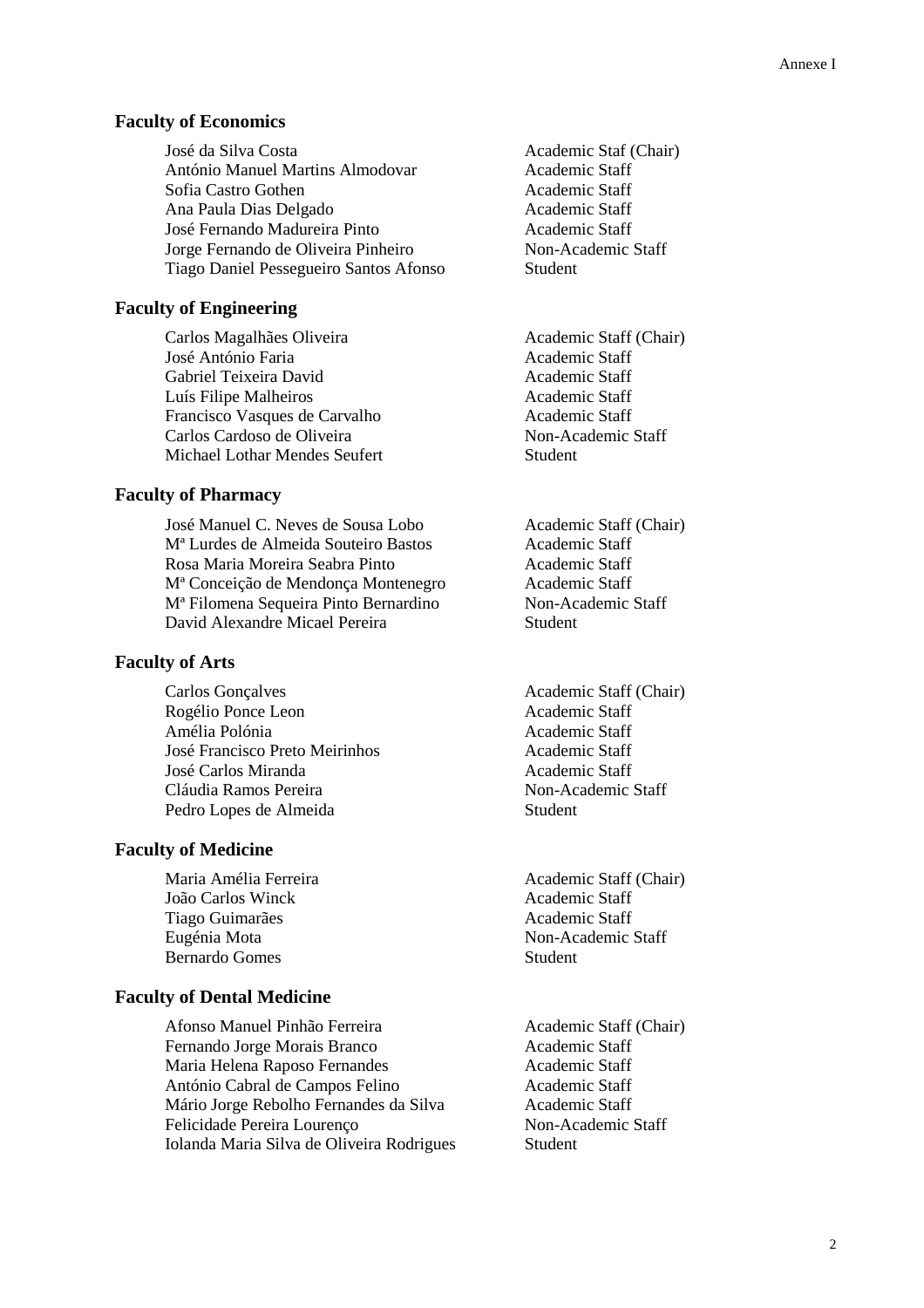## **Faculty of Psychology and Education Science**

Cristina Rocha Academic Staff<br>
Orlanda Cruz Academic Staff Fernando Barbosa<br>
Manuel Neves<br>
Non-Academic Staff Sérgio Duarte Student

Carlinda Leite Academic Staff (Chair) Academic Staff Non-Academic Staff

## **Institute of Biomedical Sciences Abel Salazar**

Carla Rio Student<br>João Canha Student João Canha

Corália Vicente<br>
Academic Staff (Chair)<br>
Academic Staff (Chair)<br>
Academic Staff Artur Águas Academic Staff<br>
Luís Baldaia Academic Staff Academic Staff Paulo Paiva **Academic Staff** Manuela Frias Non-Academic Staff José Andrade Non-Academic Staff<br>Carla Rio Student